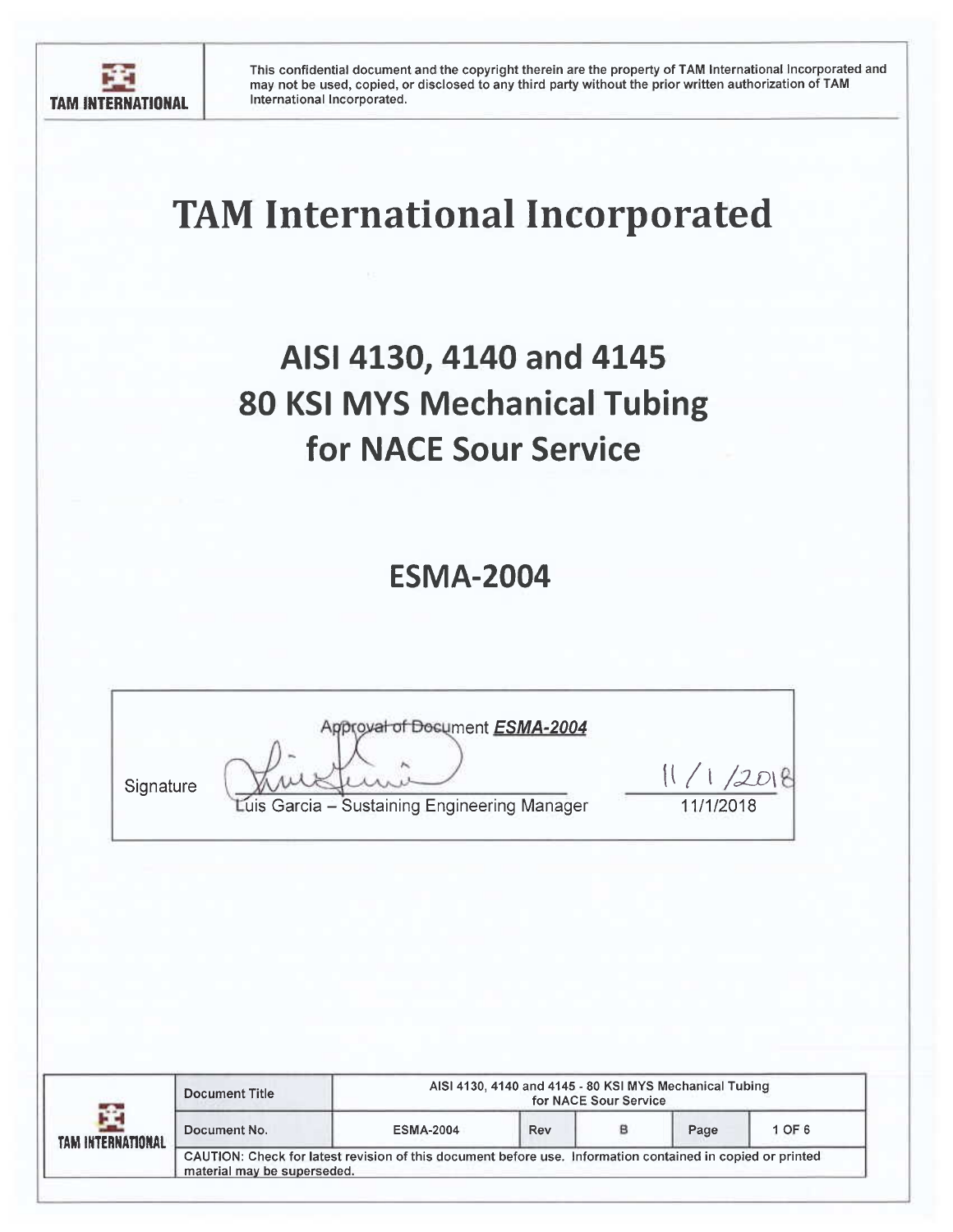

#### **Table of Contents**

| -Ar<br><b>TAM INTERNATIONAL</b> | <b>Document Title</b>                                                                                                                     | AISI 4130, 4140 and 4145 - 80 KSI MYS Mechanical Tubing<br>for NACE Sour Service |     |   |      |        |  |
|---------------------------------|-------------------------------------------------------------------------------------------------------------------------------------------|----------------------------------------------------------------------------------|-----|---|------|--------|--|
|                                 | Document No.                                                                                                                              | <b>ESMA-2004</b>                                                                 | Rev | в | Page | 2 OF 6 |  |
|                                 | CAUTION: Check for latest revision of this document before use. Information contained in copied or printed<br>material may be superseded. |                                                                                  |     |   |      |        |  |
|                                 |                                                                                                                                           |                                                                                  |     |   |      |        |  |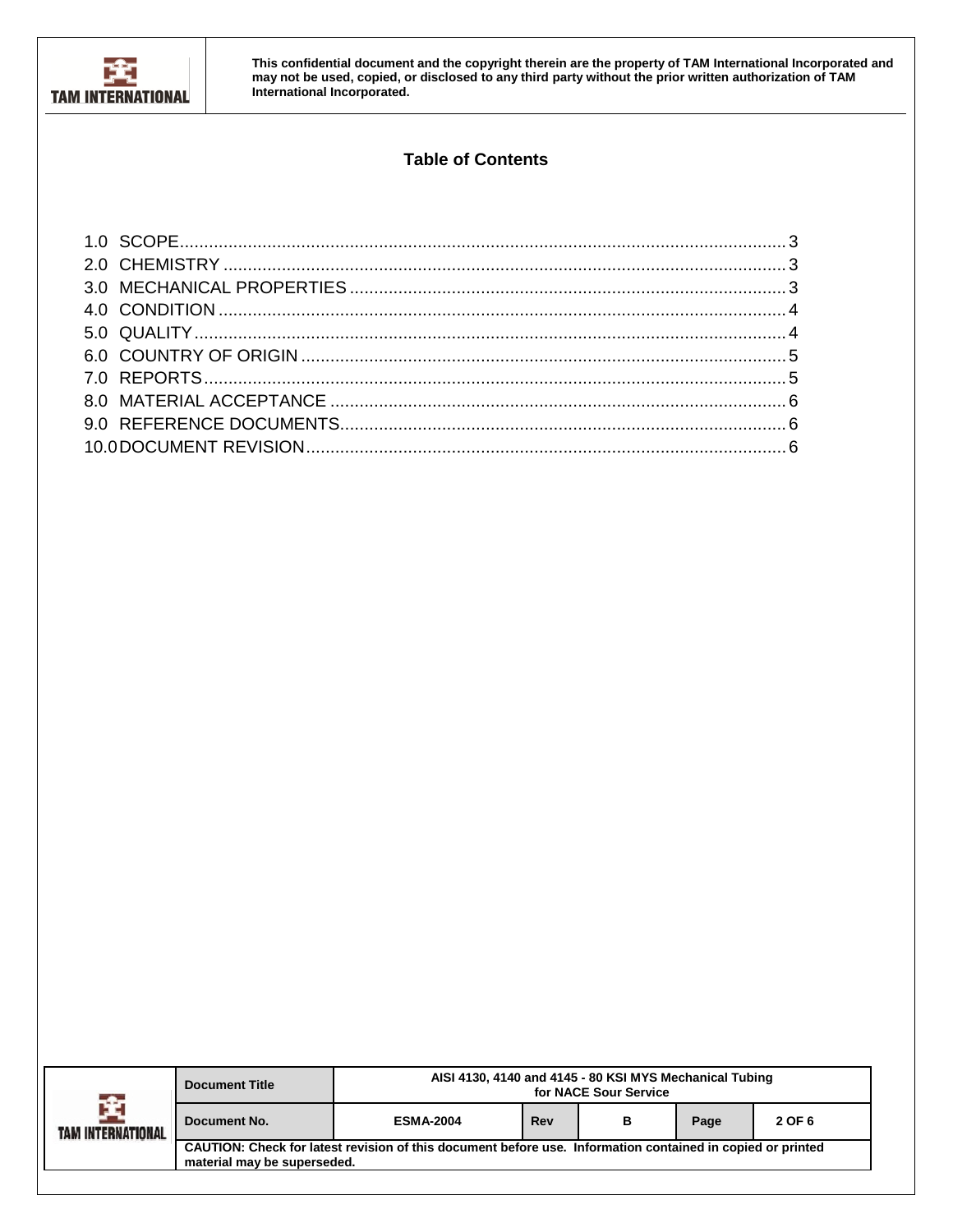

#### <span id="page-2-0"></span>**1.0 Scope**

- 1.1 This document provides specifications for AISI 4130, 4140, and 4145 mechanical tubing with 80,000 psi minimum yield strength used in sour service TAM products.
- 1.2 Material specified by this document is for Sour Service and must be compliant with NACE MR-01-75. Testing shall be performed per SSCC Testing, NACE Std. TM0177, Methods A, B or C.

#### <span id="page-2-1"></span>**2.0 Chemistry**

2.1 Materials specified by this document shall conform to the following compositional requirements (per ASTM A519):

|                    |        |               | <b>GRADE</b>  |               |  |
|--------------------|--------|---------------|---------------|---------------|--|
|                    |        | 4130          | 4140          | 4145          |  |
| <b>ELEMENT</b>     | SYMBOL | WEIGHT %      |               |               |  |
| <b>CARBON</b>      | (C)    | $0.28 - 33$   | $0.38 - 0.43$ | $0.43 - 0.48$ |  |
| MANGANESE          | (Mn)   | $0.40 - 60$   | $0.75 - 1.00$ |               |  |
| <b>SILICON</b>     | (Si)   | $0.15 - 0.35$ |               |               |  |
| <b>PHOSPHOROUS</b> | (P)    | .040 MAX      |               |               |  |
| <b>SULFUR</b>      | (S)    | .040 MAX      |               |               |  |
| <b>MOLYBDENUM</b>  | (Mo)   | $0.15 - 0.25$ |               |               |  |
| <b>CHROMIUM</b>    | (Cr)   |               | $0.80 - 1.10$ |               |  |

2.2 Compositional testing shall be performed in accordance with the latest revision of ASTM A751, or by any commonly accepted technique routinely employed for chemical analysis of steels which provides equivalent results to the practices contained in ASTM A751. Reports shall include quantitative results for specified elements of each heat of material.

#### <span id="page-2-2"></span>**3.0 Mechanical Properties**

3.1 Mechanical testing shall be performed in accordance with the latest revision of ASTM A370 on a prolongation which has undergone the same heat treatment and mechanical processing as the finished product. Test specimens shall be machined from a prolongation removed from the product only after completion of all thermal processing. Testing shall be performed for each heat and lot of raw material.

| 全<br>TAM INTERNATIONAL | <b>Document Title</b>       | AISI 4130, 4140 and 4145 - 80 KSI MYS Mechanical Tubing<br>for NACE Sour Service                           |     |   |      |        |  |
|------------------------|-----------------------------|------------------------------------------------------------------------------------------------------------|-----|---|------|--------|--|
|                        | Document No.                | <b>ESMA-2004</b>                                                                                           | Rev | в | Page | 3 OF 6 |  |
|                        | material may be superseded. | CAUTION: Check for latest revision of this document before use. Information contained in copied or printed |     |   |      |        |  |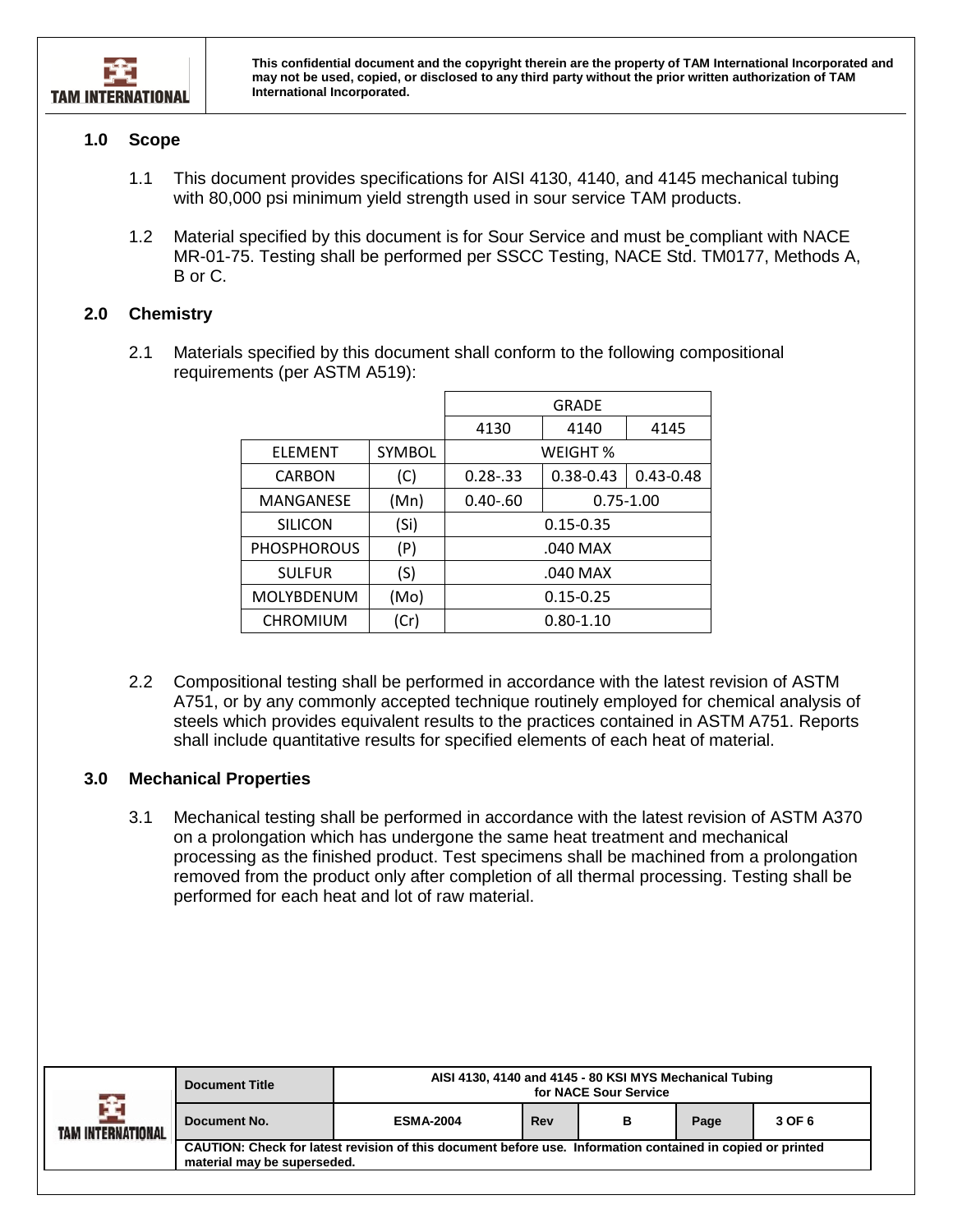3.2 The mechanical properties of this material shall conform to the following requirements:

| <b>Yield Strength</b>    | 80,000-95,000 psi |
|--------------------------|-------------------|
| <b>Tensile Strength</b>  | 95,000 psi min    |
| <b>Hardness</b>          | 22 HRC Max        |
| Elongation               | 15% min           |
| <b>Reduction of Area</b> | 40% min           |

- 3.3 Tensile testing shall be performed on a 4D round specimen. Yield strength shall be determined using the 0.2% offset method.
- 3.4 Test specimens shall be taken from mid-wall (1/2 T) or at a point between the mid-wall (1/2 T) and volume of final machined part.

#### <span id="page-3-0"></span>**4.0 Condition**

- 4.1 Material shall be in the Normalized, Austenitized, Quenched, and Tempered condition.
- 4.2 The minimum tempering temperature shall be **no less** than 1100°F (593°C).
- 4.3 All material shall be uniform in composition, clean, and free from foreign materials.
- 4.4 Material shall be free of micro-segregation.

#### <span id="page-3-1"></span>**5.0 Quality**

- 5.1 NDE
	- 5.1.1 Volumetric NDE shall be performed with either ultrasonic or radiographic inspection as follows:
		- 5.1.1.1 As far as practical, the entire volume of each part shall be volumetrically inspected after heat treatment or any other thermal treatment for mechanical properties and prior to machining operations that limit effective interpretation of the results of the examination.

| a Bar             | <b>Document Title</b>                                                                                                                     | AISI 4130, 4140 and 4145 - 80 KSI MYS Mechanical Tubing<br>for NACE Sour Service |     |   |      |        |  |
|-------------------|-------------------------------------------------------------------------------------------------------------------------------------------|----------------------------------------------------------------------------------|-----|---|------|--------|--|
| TAM INTERNATIONAL | Document No.                                                                                                                              | <b>ESMA-2004</b>                                                                 | Rev | в | Page | 4 OF 6 |  |
|                   | CAUTION: Check for latest revision of this document before use. Information contained in copied or printed<br>material may be superseded. |                                                                                  |     |   |      |        |  |
|                   |                                                                                                                                           |                                                                                  |     |   |      |        |  |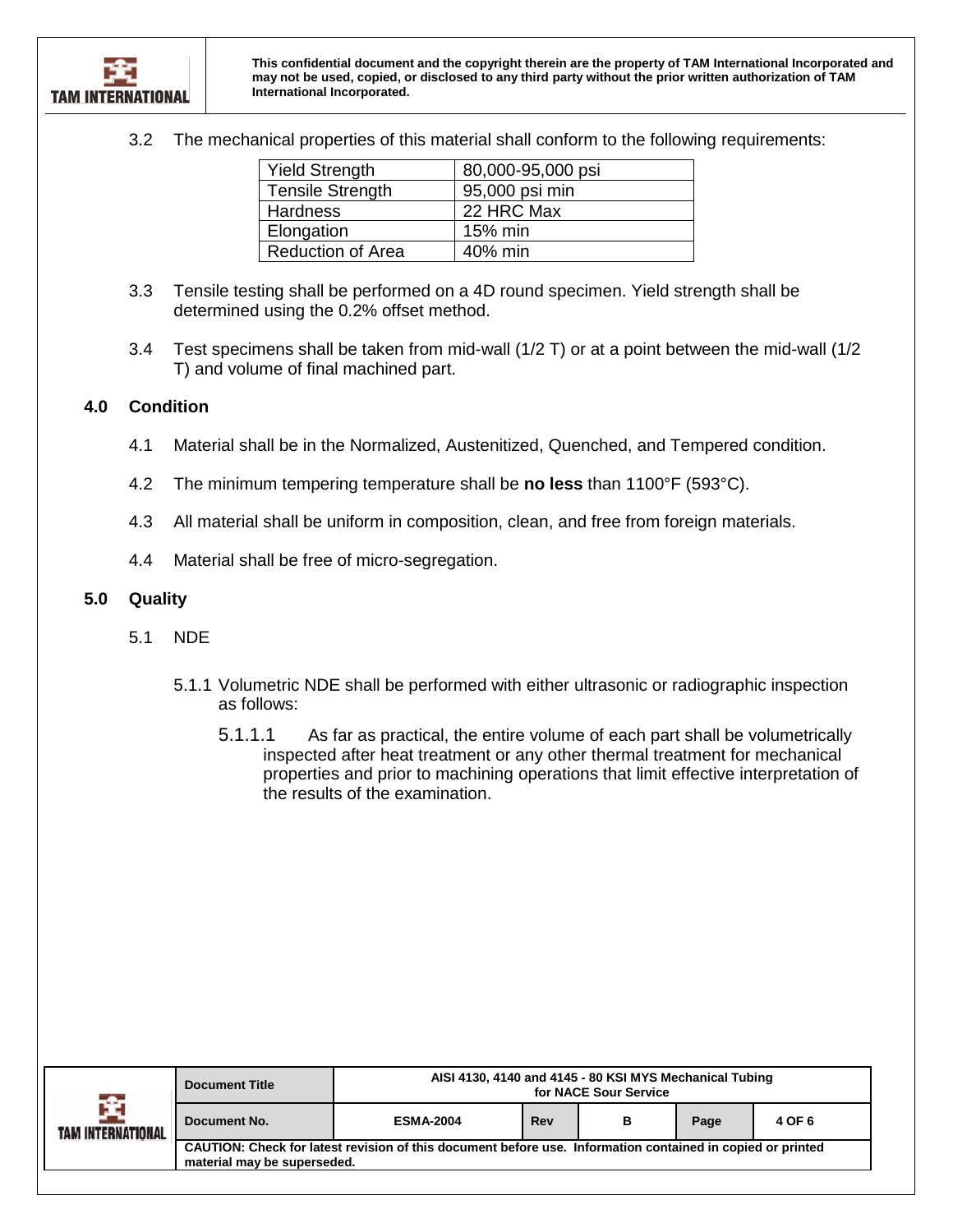

- 5.1.1.2 For quench-and-tempered products, the volumetric inspection shall be performed after heat treatment or any other thermal treatment for mechanical properties
- 5.1.1.3 Radiographic NDE Shall comply with procedures specified in ASTM E94.
- 5.1.1.4 Ultrasonic NDE Specification/Acceptance Criteria is per API 5CT SR-2 latest edition. Allows for one or more of the following: ASTM E213, ASTM E570, or ASTM E309.
- 5.2 No weld repair is permitted.
- 5.3 Material identification number (heat, melt code, alloy designation, etc.) shall be permanently marked on each piece of material, preferably low stress stamps.

#### <span id="page-4-0"></span>**6.0 Country of Origin**

6.1 Acceptable countries of origin are United States, Canada, Mexico, United Kingdom, Italy, Spain, France, Germany, Japan, and South Korea. Other countries can be accepted with approval from TAM.

#### <span id="page-4-1"></span>**7.0 Reports**

- 7.1 Material ordered to this specification shall be accompanied by a Material Test Report. Reports shall reference the final condition of the material and shall contain the following minimum information which will be subject to inspection upon receipt:
- 1. Statement of material condition
- 2. Dimensions
- 3. Chemical Analysis and Governing Specification
- 4. Yield Strength and Governing Specification
- 5. Tensile Strength and Governing Specification
- 6. % Elongation and Governing Specification
- 7. Reduction of Area and Governing Specification
- 8. Hardness and Governing Specification
- 9. Location of Testing and Test Samples
- 10. "No Weld Repair" statement
- 11. Volumetric NDE Type, Results, and Governing Specification
- 12. Material Identification Number
- 13. Heat Treatment times, temperatures and quench media.
- 14. Tempering Temperature
- 15. Country of Origin

| <b>Table</b><br>TAM INTERNATIONAL | <b>Document Title</b>                                                                                                                     | AISI 4130, 4140 and 4145 - 80 KSI MYS Mechanical Tubing<br>for NACE Sour Service |     |   |      |        |  |
|-----------------------------------|-------------------------------------------------------------------------------------------------------------------------------------------|----------------------------------------------------------------------------------|-----|---|------|--------|--|
|                                   | Document No.                                                                                                                              | <b>ESMA-2004</b>                                                                 | Rev | в | Page | 5 OF 6 |  |
|                                   | CAUTION: Check for latest revision of this document before use. Information contained in copied or printed<br>material may be superseded. |                                                                                  |     |   |      |        |  |
|                                   |                                                                                                                                           |                                                                                  |     |   |      |        |  |